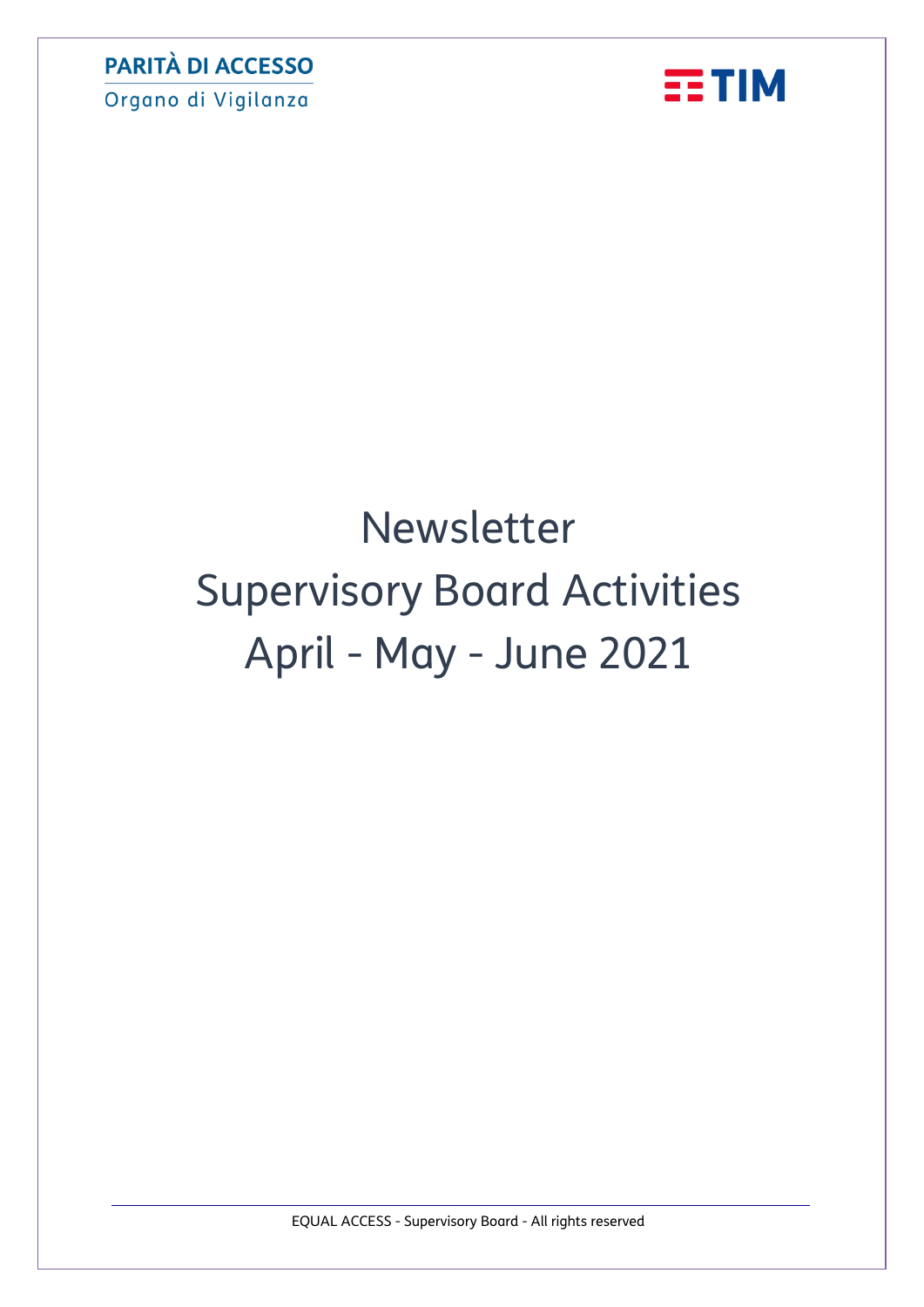Organo di Vigilanza



# **Overview**

|    | 1. Term of office extension for the Supervisory Board members 3                  |
|----|----------------------------------------------------------------------------------|
| 2. |                                                                                  |
|    | 3. Vertical separation and equivalence models in network access: a comparison of |
|    |                                                                                  |
|    |                                                                                  |
| 5. | Application of the KPO-nd methodology based on multivariate linear regression    |
|    |                                                                                  |
|    |                                                                                  |
| 7. |                                                                                  |
| 8. |                                                                                  |
| 9. |                                                                                  |
|    |                                                                                  |
|    |                                                                                  |
|    |                                                                                  |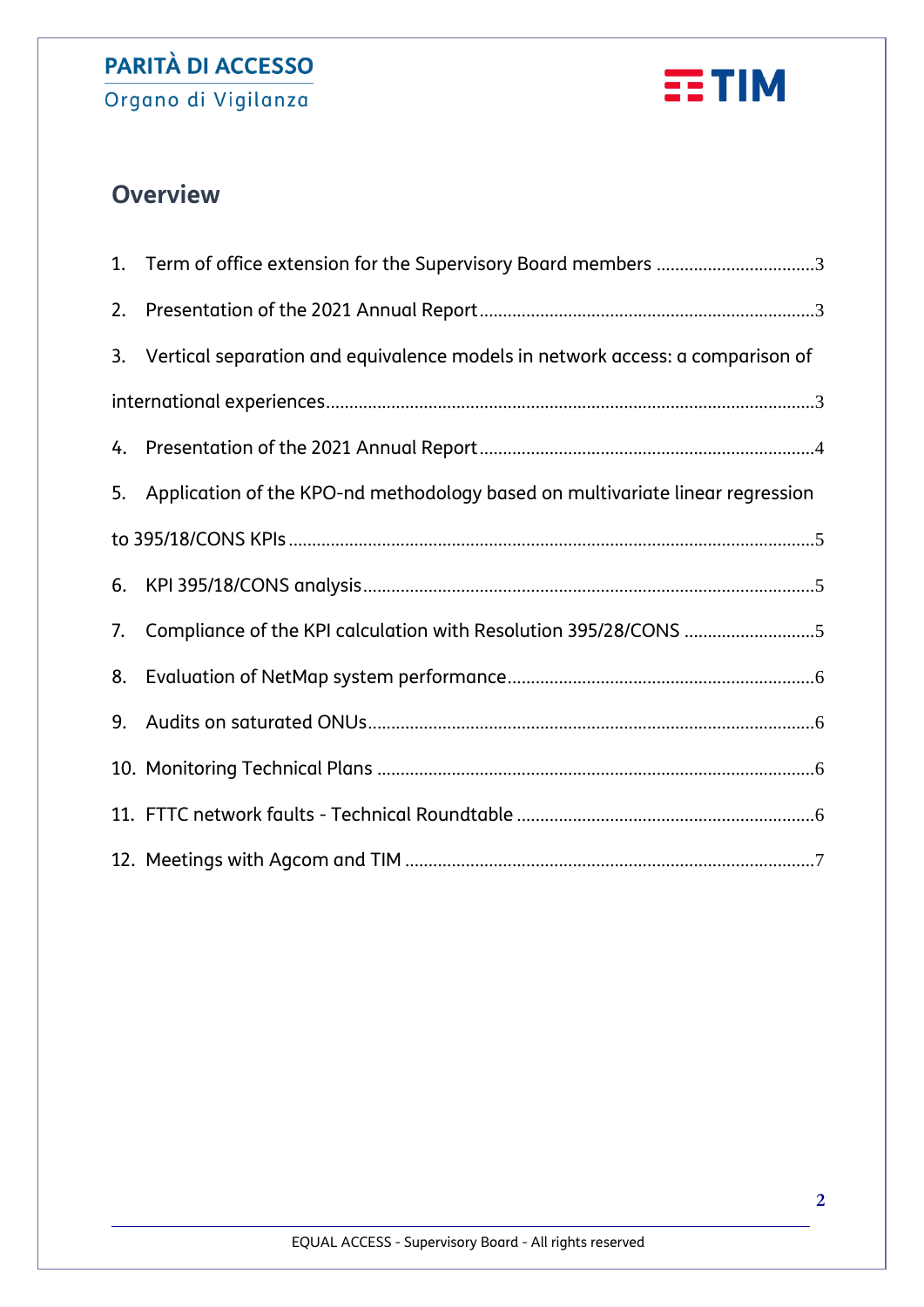Organo di Vigilanza



#### <span id="page-2-0"></span>1. Term of office extension for the Supervisory Board members

With Resolution no. 170/21/CONS issued on June 7, 2021, the Authority **extended the term of office** of the Supervisory Board members appointed by TIM, which was due to expire on July 30, 2021 (specifically, Mr. Giovanni Amendola and Mr. Fabio di Marco) until conclusion of the market analysis initiated with Resolution no. 637/20/CONS and, in any case, not beyond July 30, 2022. Pending the new regulatory structure that will be outlined at the end of the market analysis, in fact, the Authority is confident that the permanence of the current members would ensure effective continuity of the Supervisory Board's activities through the work of those who have already gained extensive experience in the sector over the years.

In accordance with this decision, therefore, Undertaking Group No. 7 has been amended by adding paragraph 7.5a which contains the extension provision.

#### <span id="page-2-1"></span>2. Presentation of the 2021 Annual Report

In compliance with the Undertaking Group no. 7, and in particular with points 7.23 and 7.24.13, on 12 May 2021 the Supervisory Board presented, during an on-line event, the **Annual Report on the activities carried out and the results achieved in 2020**.

The presentation was attended by Anna Ascani, Undersecretary of State at the Ministry of Economic Development, Giacomo Lasorella, President of Agcom and Luigi Gubitosi, CEO of TIM, as well as Gianni Orlandi and Francesco Sclafani, respectively, current President and President for 2020 of the Supervisory Board.

#### <span id="page-2-2"></span>3. Vertical separation and equivalence models in network access: a comparison of international experiences

During the presentation of the 2021 Annual Report, the Supervisory Board presented the **results of three studies**, commissioned from the wellknown company Cullen International and Mr. Massimiliano Trovato, concerning the comparative analysis of the **separation and equivalence**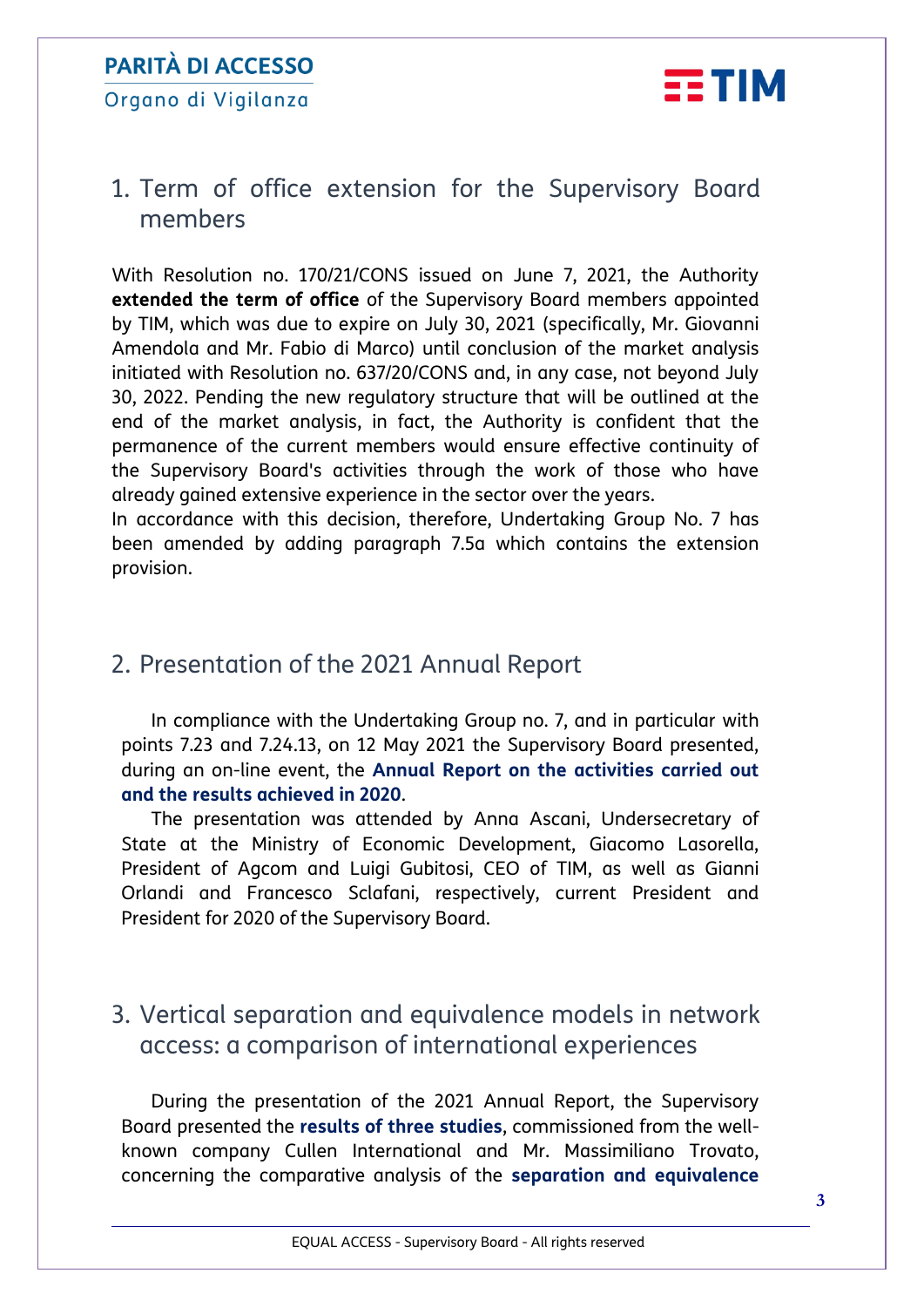#### Organo di Vigilanza



**models of the fixed network** in the main industrialised countries, with the aim of providing an updated international benchmark against which to analyse the current Italian separation model.

The presentation was attended by Gianni Orlandi, Chairman of the Supervisory Board, Stefano De Luca and Veronica Bocarova from Cullen International, Massimiliano Trovato from the Bruno Leoni Institute and IREF, and Pier Luigi Parcu, Director of the Florence School of Regulation Communications & Media.

These studies were carried out as part of a broader survey commissioned by the Supervisory Board and started last year. In the summer of 2020, the Supervisory Board presented an initial study on a comparative analysis of separation and equivalence models for the fixed network in the main industrialised countries. Through this new study, the Supervisory Board aimed at updating the previous analysis, including additional European countries, and providing an **in-depth analysis of Australia and New Zealand**, the only two countries that have adopted structural separation.

These studies revealed that in Europe, as opposed to the situation in Australia and New Zealand, some vertically integrated operators experienced different degrees of separation of the access network, and in particular functional separation and legal separation, along with different forms of equivalence of access for wholesale services. In addition, some countries have, for various historical and political reasons, developed their own path to infrastructure competition which does not involve forms of incumbent separation or particularly strong regulation. However, even in these countries there is a focus on the objective of equivalence, albeit limited to some wholesale services only.

#### <span id="page-3-0"></span>4. 2021 Annual Report Presentation

During the meeting of 25 May 2021, the Board approved, pursuant to Article 18 of its own Regulations, **a report for the Communications Authority and TIM** concerning the updating of the Technical Plans for Access Network Quality defined in Undertaking Group no. 5, supplementing them with information on preventive maintenance and network desaturation interventions concerning the FTTC access network for those elements not included in the current reports (OLT, primary fibre, ONU and ONU feed, secondary copper network). The report (AS01/21), approved by Resolution no. 9/2021, was sent to the Authority and to TIM.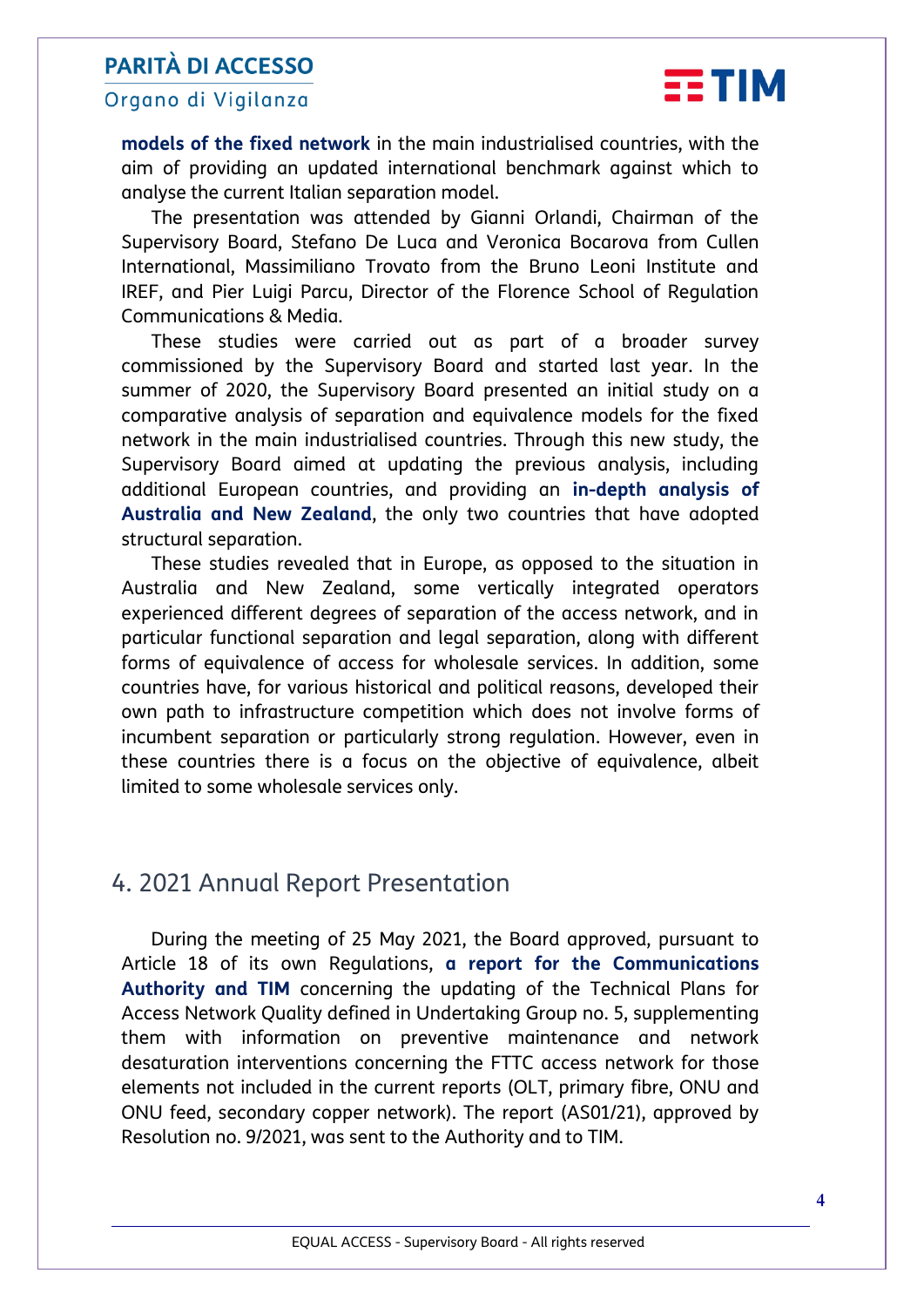Organo di Vigilanza



## <span id="page-4-0"></span>5. Application of the KPO-nd methodology based on multivariate linear regression to 395/18/CONS KPIs

In the Agcom communication of 28 December 2020 the Supervisory Board was asked to continue with a further phase of testing the **application of the KPO calculation based on the multivariate linear regression algorithm to certain KPIs of Resolution 395/28/CONS**. On 13 May 2021 TIM delivered to the Supervisory Board the data required to calculate the KPOs relating to the three months of experimentation indicated by the Authority (January, February and March 2021).

During the previous months, the subset of KPIs to be tested in the new trial phase was identified and a number of critical issues found on the KPI calculation systems due to software anomalies were resolved.

On 16 June 2021, Prof. Pica (Università Svizzera Italiana) made available the first results of the KPO analysis, which required some additional information from TIM.

#### <span id="page-4-1"></span>6. KPI 395/18/CONS analysis

With regard to Undertaking Group no. 4, also in this Quarter, the Supervisory Board continued to monitor, on a monthly basis, the KPIs pursuant to Resolution no. 395/18/CONS on equal treatment, requesting TIM to provide further information on certain indicator trends.

#### <span id="page-4-2"></span>7. Compliance of the KPI calculation with Resolution 395/28/CONS

On 18 May 2021 the **first assessment session of 2021 on the compliance of the KPI calculation with Resolution 395/28/CONS** was successfully held. During the session the calculation algorithms of two KPIs were examined in detail:

- KPI 2 average time of completion of VULA C activations;
- KPI 12 average failure resolution time for the VULA C service.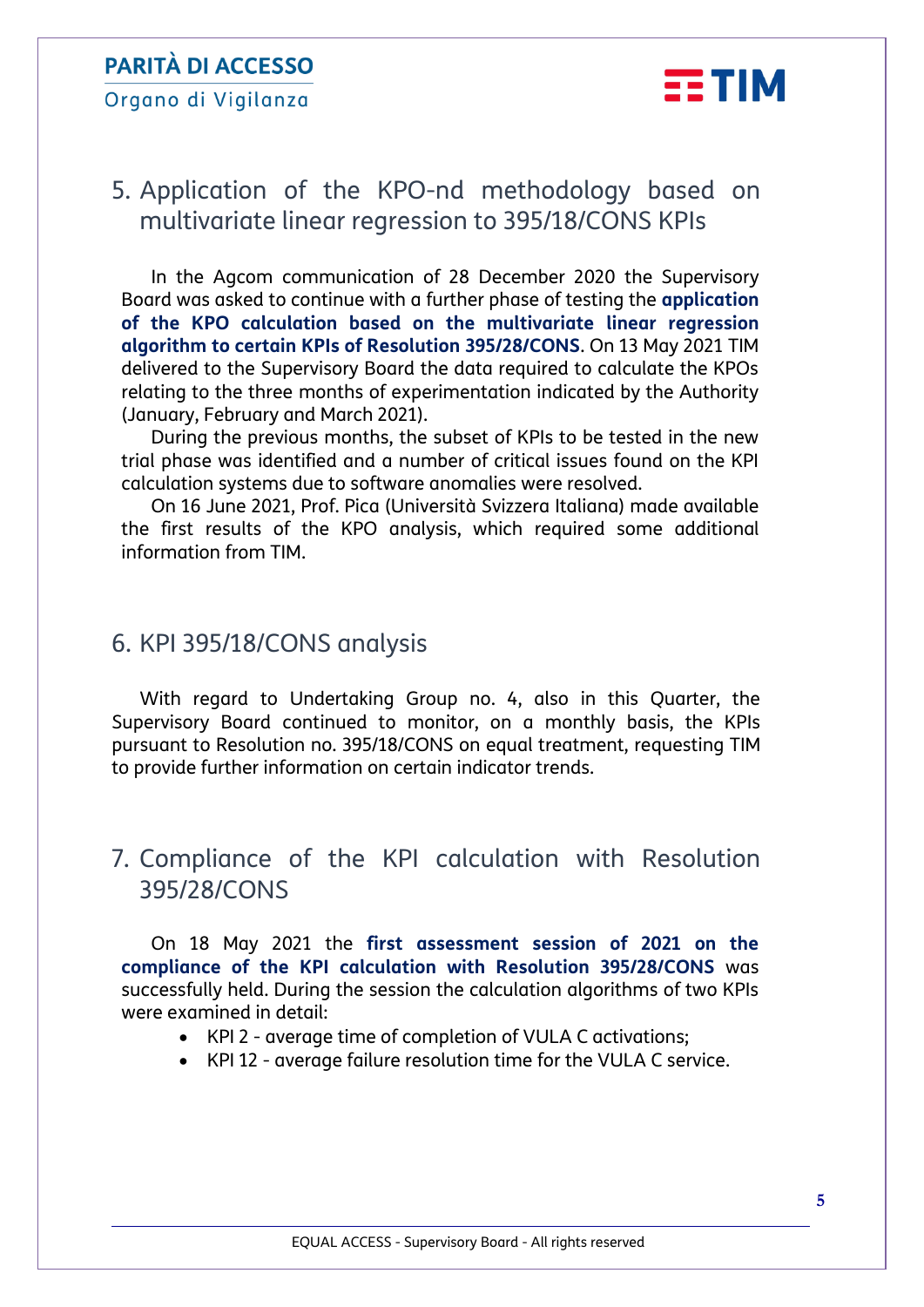Organo di Vigilanza



## <span id="page-5-0"></span>8. Evaluation of NetMap system performance

The **quality analysis of the new NetMap database** progressed in accordance with the **provisions of Resolution no. 9/2019.** In particular, TIM has made available since March 2021 the monthly surveys of the new specific indicator aimed at enabling the Supervisory Board to monitor the level of accuracy of the geolocation of addresses in the NetMap database.

#### <span id="page-5-1"></span>9. Audits on saturated ONUs

On April 27, 2021, the first of the four "on site" audits of 2021 took place, aimed at ascertaining equal treatment and non-discrimination between TIM retail and OAOs on the FTTC network with regard to the **management of OL on saturated ONUs**. The session, which was once again held exceptionally by videoconference due to the Covid-19 health emergency, involved the **FOL Naples**.

#### <span id="page-5-2"></span>10. Monitoring Technical Plans

In the context of **Undertaking Groups nos. 5 and 6**, during this quarter the Supervisory Board continued to verify the transmission of the documentation prescribed by the same groups. In particular, it was ascertained that the documents concerning quarterly programmes and final accounts were published within the prescribed time limits.

With regard to this topic, the study for the creation of a **permanent SB observatory on the quality of the FTTC network** was continued, with the aim of monitoring the state of preventive maintenance and desaturation interventions carried out by TIM on this type of NGAN network.

#### <span id="page-5-3"></span>11. FTTC network faults - Technical Roundtable

On 4 May 2021, the second session of the year of the **SB-TIM-Wind Tre Technical Roundtable** was held. During the meeting, the updated trend of the fault rate used to monitor the FTTC network was analysed, and the status of application of the testing procedure with IVR call, aimed at decreasing the fault rate in post-provisioning on active lines, was examined.